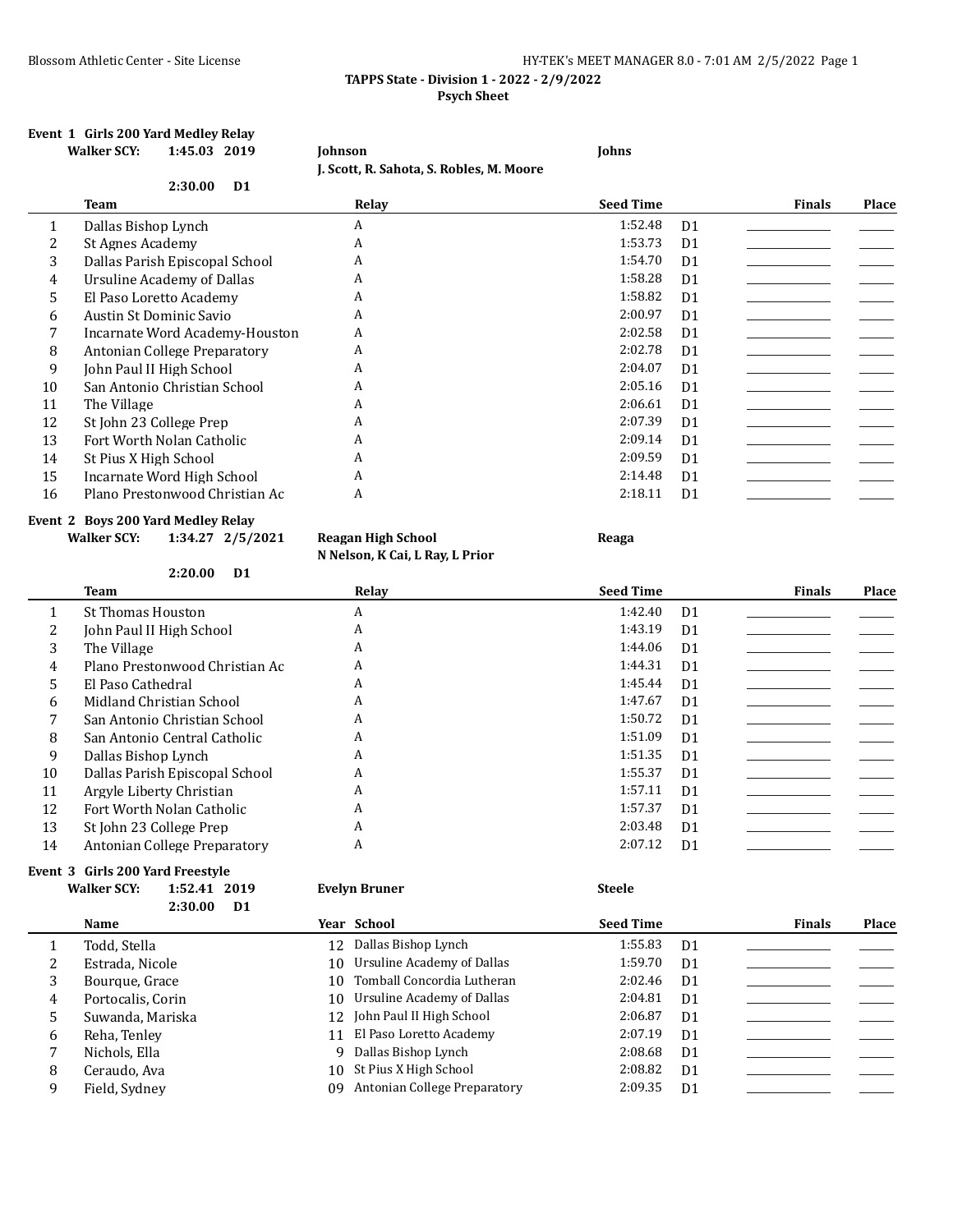**Event 3 ... (Girls 200 Yard Freestyle)**

# **TAPPS State - Division 1 - 2022 - 2/9/2022 Psych Sheet**

| 10 | Rao, Ananya       | 12 The Village                   | 2:09.48 | D1             |  |
|----|-------------------|----------------------------------|---------|----------------|--|
| 11 | Brosch, Morgan    | 11 St John 23 College Prep       | 2:10.23 | D <sub>1</sub> |  |
| 12 | Averitt, Cici     | 9 Dallas Parish Episcopal School | 2:10.38 | D1             |  |
| 13 | Riebe, Margaret   | 12 St Agnes Academy              | 2:10.52 | D <sub>1</sub> |  |
| 14 | Agh, Lelle        | 9 Ursuline Academy of Dallas     | 2:11.15 | D <sub>1</sub> |  |
| 15 | Kurka, Campbell   | 11 St Agnes Academy              | 2:11.69 | D <sub>1</sub> |  |
| 16 | Machado, Caroline | 10 El Paso Loretto Academy       | 2:11.95 | D1             |  |
|    |                   |                                  |         |                |  |

### **Event 4 Boys 200 Yard Freestyle**

|         | <b>Walker SCY:</b><br>1:40.84 2020<br>D <sub>1</sub><br>2:25.00 | <b>Samuel Player</b>                 | Churchill                 |                        |
|---------|-----------------------------------------------------------------|--------------------------------------|---------------------------|------------------------|
|         | Name                                                            | Year School                          | <b>Seed Time</b>          | Place<br><b>Finals</b> |
| $\perp$ | McLean, Josh                                                    | St Thomas Houston<br>12              | 1:42.77<br>D <sub>1</sub> |                        |
| 2       | Wilson, Brady                                                   | Midland Christian School<br>12       | 1:48.23<br>D <sub>1</sub> |                        |
| 3       | Summers, Jackson                                                | 12 John Paul II High School          | 1:49.26<br>D <sub>1</sub> |                        |
| 4       | Bond, Justin                                                    | John Paul II High School<br>11       | 1:49.98<br>D <sub>1</sub> |                        |
| 5       | Rodriguez, Carlos                                               | El Paso Cathedral<br>12              | 1:53.84<br>D <sub>1</sub> |                        |
| 6       | Rosenwald, Graham                                               | Plano Prestonwood Christian Ac<br>10 | 1:55.82<br>D <sub>1</sub> |                        |
| 7       | Sparks, Heath                                                   | Dallas Bishop Lynch<br>11            | 1:56.58<br>D <sub>1</sub> |                        |
| 8       | Ramirez, Charlie                                                | St Thomas Houston<br>12              | 1:56.60<br>D <sub>1</sub> |                        |
| 9       | Sandrock, Tyler                                                 | 10 St Thomas Houston                 | 1:56.88<br>D <sub>1</sub> |                        |
| 10      | Perez, Fernando                                                 | El Paso Cathedral<br>12              | 1:57.14<br>D <sub>1</sub> |                        |
| 11      | Brown, Elijah                                                   | Tomball Concordia Lutheran<br>11     | 1:57.47<br>D <sub>1</sub> |                        |
| 12      | White, Charlie                                                  | Fort Worth Nolan Catholic<br>9.      | 1:58.62<br>D <sub>1</sub> |                        |
| 13      | Pecararo, Thomas                                                | Dallas Bishop Lynch<br>12            | 1:59.43<br>D <sub>1</sub> |                        |
| 14      | Olvera Escobar, Mauricio                                        | El Paso Cathedral<br>10              | 1:59.67<br>D <sub>1</sub> |                        |

# 15 Beaver, Jake 12 San Antonio Christian School 2:00.89 D1 16 Torres, Diego 11 Antonian College Preparatory 2:03.30 D1

### **Event 5 Girls 200 Yard IM**

| Walker SCY: 2:03.27 2019 | <b>Iada Scott</b> | <b>Iohnson</b> |
|--------------------------|-------------------|----------------|
| $3:00.00$ D1             |                   |                |

|    | Name                      |              | Year School                    | <b>Seed Time</b> |                | <b>Finals</b> | Place |
|----|---------------------------|--------------|--------------------------------|------------------|----------------|---------------|-------|
|    | Perna, Amie               | 10           | Dallas Bishop Lynch            | 2:09.89          | D <sub>1</sub> |               |       |
|    | Whitney, Hanna            | 10           | Dallas Bishop Lynch            | 2:13.60          | D <sub>1</sub> |               |       |
| 3  | Heidemann, Cora           | 10           | Fort Worth Nolan Catholic      | 2:14.37          | D <sub>1</sub> |               |       |
| 4  | Rodenburgh, Catherine     | q            | Argyle Liberty Christian       | 2:16.37          | D <sub>1</sub> |               |       |
| 5. | Nelson, Amelia            | $10^{\circ}$ | St Agnes Academy               | 2:17.97          | D <sub>1</sub> |               |       |
| 6  | Fischbach, Claire         | 9            | Incarnate Word Academy-Houston | 2:19.51          | D <sub>1</sub> |               |       |
|    | Merkin, Natalie           | 10           | Austin St Dominic Savio        | 2:21.13          | D <sub>1</sub> |               |       |
| 8  | Marvin, Amelia            | 11           | St Agnes Academy               | 2:28.27          | D <sub>1</sub> |               |       |
| 9  | McKinney, Maggie          | 10           | Ursuline Academy of Dallas     | 2:30.85          | D <sub>1</sub> |               |       |
| 10 | Dao, Milan                |              | 12 John Paul II High School    | 2:32.20          | D <sub>1</sub> |               |       |
| 11 | Dang, Katherine           |              | 9 John Paul II High School     | 2:32.46          | D1             |               |       |
| 12 | Echavez Corrales, Paulina | 10           | Antonian College Preparatory   | 2:32.60          | D <sub>1</sub> |               |       |
| 13 | Dawlett, Niela            | 11           | St Agnes Academy               | 2:32.73          | D <sub>1</sub> |               |       |
| 14 | Kaufman, Margaret         | 11           | Dallas Parish Episcopal School | 2:33.81          | D <sub>1</sub> |               |       |
| 15 | Stewart, Grace            | 12           | St Agnes Academy               | 2:35.91          | D <sub>1</sub> |               |       |
| 16 | Quiroz, Taisset           | 09           | El Paso Loretto Academy        | 2:36.36          | D <sub>1</sub> |               |       |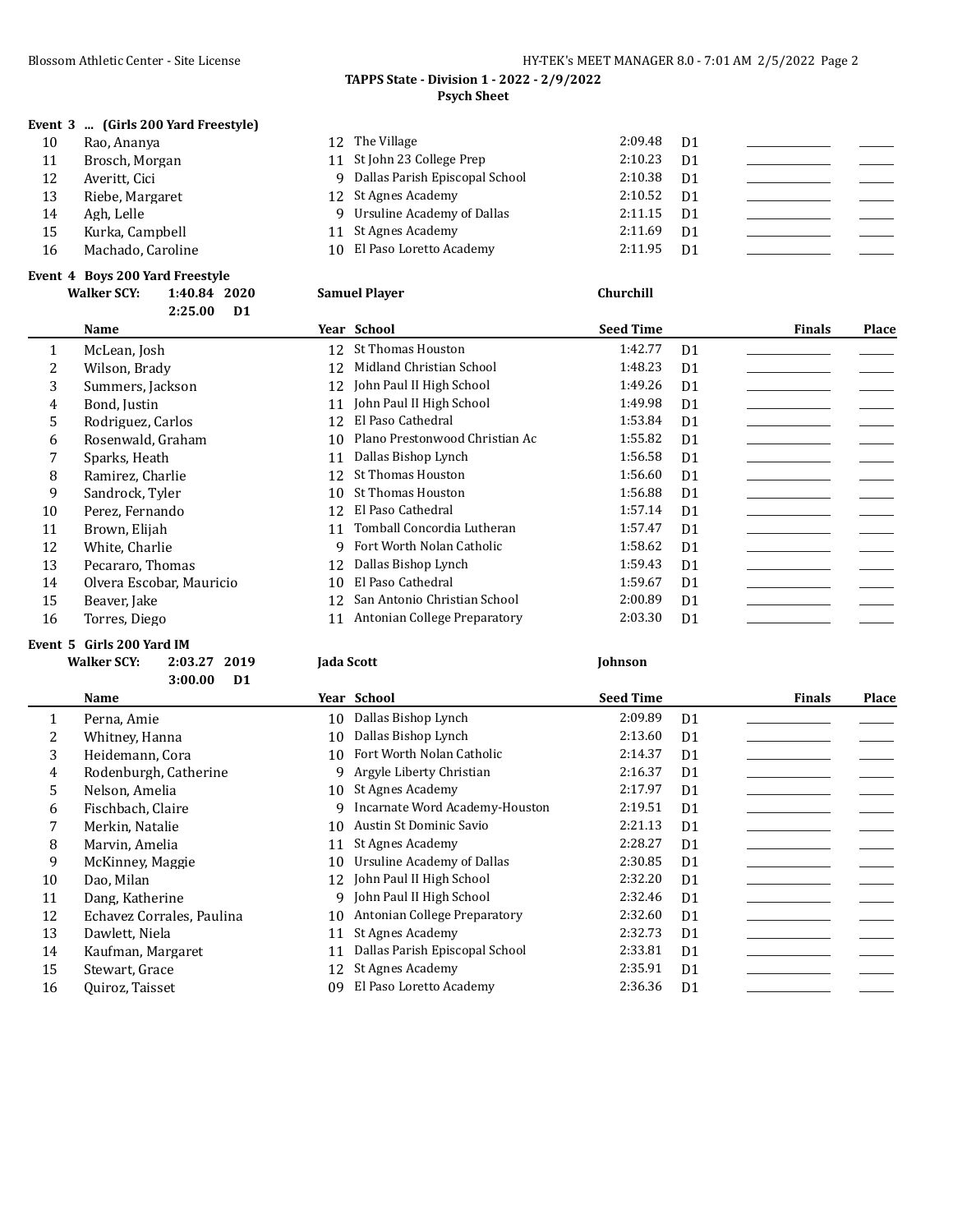# Blossom Athletic Center - Site License **HY-TEK's MEET MANAGER 8.0 - 7:01 AM 2/5/2022** Page 3 **TAPPS State - Division 1 - 2022 - 2/9/2022 Psych Sheet**

# **Event 6 Boys 200 Yard IM**

|    | <b>Walker SCY:</b>              | 1:51.15 2/9/2021<br>2:50.00<br>D <sub>1</sub> |    | <b>Grant Klatt</b>             | <b>Fort Bend Acad-S</b> |                |               |       |
|----|---------------------------------|-----------------------------------------------|----|--------------------------------|-------------------------|----------------|---------------|-------|
|    | <b>Name</b>                     |                                               |    | Year School                    | <b>Seed Time</b>        |                | <b>Finals</b> | Place |
| 1  | Belmar, Quinn                   |                                               | 11 | The Village                    | 1:54.08                 | D <sub>1</sub> |               |       |
| 2  | Bridges, Eli                    |                                               | 10 | Midland Christian School       | 2:02.21                 | D <sub>1</sub> |               |       |
| 3  | Villalva, Eli                   |                                               | 12 | El Paso Cathedral              | 2:04.41                 | D <sub>1</sub> |               |       |
| 4  | Machado, Sebastian              |                                               | 11 | El Paso Cathedral              | 2:12.53                 | D <sub>1</sub> |               |       |
| 5  | McCrory, Matt                   |                                               | 11 | San Antonio Christian School   | 2:12.56                 | D <sub>1</sub> |               |       |
| 6  | Aguilar Colomo, Sebastian       |                                               | 10 | El Paso Cathedral              | 2:13.88                 | D <sub>1</sub> |               |       |
| 7  | Lawshe, Isaiah                  |                                               | 11 | Plano Prestonwood Christian Ac | 2:13.97                 | D1             |               |       |
| 8  | Stanley, Diego                  |                                               | 12 | San Antonio Christian School   | 2:21.48                 | D <sub>1</sub> |               |       |
| 9  | Nguyen, Anthony                 |                                               | 10 | Fort Worth Nolan Catholic      | 2:22.82                 | D <sub>1</sub> |               |       |
| 10 | Sweeney, Owen                   |                                               | q  | <b>St Thomas Houston</b>       | 2:26.57                 | D <sub>1</sub> |               |       |
| 11 | Bordas, Ryan                    |                                               | 9  | St Thomas Houston              | 2:26.78                 | D <sub>1</sub> |               |       |
| 12 | Gentile, Ryan                   |                                               | 10 | <b>St Thomas Houston</b>       | 2:28.19                 | D <sub>1</sub> |               |       |
| 13 | Klocek, Lars                    |                                               | 11 | Fort Worth Nolan Catholic      | 2:29.75                 | D <sub>1</sub> |               |       |
| 14 | Navarro, Sebastian              |                                               | 09 | El Paso Cathedral              | 2:30.18                 | D <sub>1</sub> |               |       |
| 15 | Harding, Nicholas               |                                               | q  | Fort Worth Nolan Catholic      | 2:30.35                 | D1             |               |       |
| 16 | Laveden, Philippe               |                                               | 11 | Fort Worth Nolan Catholic      | 2:33.51                 | D1             |               |       |
|    | Event 7 Girls 50 Yard Freestyle |                                               |    |                                |                         |                |               |       |
|    | <b>Walker SCY:</b>              | 2020<br>23.46                                 |    | <b>Morgan Bartley</b>          | Reagan                  |                |               |       |
|    |                                 | 30.00<br>D <sub>1</sub>                       |    |                                |                         |                |               |       |

|    | Name                |
|----|---------------------|
| 1  | Beeson, Hadley      |
| 2  | Tsioutsias, Arianne |
| 3  | McGee. Elizabeth    |
| 4  | Beeson, Abby        |
| 5  | Heflin, Kate        |
| 6  | Estrada. Nicole     |
| 7  | Chambers, Tatum     |
| 8  | Burlingame, Ariana  |
| 9  | Anderson, Elizabeth |
| 10 | Chesnut, Carson     |
| 11 | Nguyen, Jennifer    |
| 12 | Donofrio, Madison   |
| 13 | Guajardo, Helen     |
| 14 | Malin, Grace        |
| 15 | Docog, Gabby        |
| 16 | Endres, Mary Kate   |

# **Event 8 Boys 50 Yard Freestyle**

| <b>Walker SCY:</b> |          | 20.83 2/6/2021 |  |
|--------------------|----------|----------------|--|
|                    | 28.00 D1 |                |  |

|    | Name                |     | Year School                    | <b>Seed Time</b> |                | <b>Finals</b> | Place |
|----|---------------------|-----|--------------------------------|------------------|----------------|---------------|-------|
| 1  | Beeson, Hadley      | 12  | Dallas Bishop Lynch            | 24.00            | D <sub>1</sub> |               |       |
| 2  | Tsioutsias, Arianne | 12  | Ursuline Academy of Dallas     | 25.08            | D <sub>1</sub> |               |       |
| 3  | McGee. Elizabeth    |     | 12 St Agnes Academy            | 25.39            | D1             |               |       |
| 4  | Beeson, Abby        | 10  | Dallas Bishop Lynch            | 25.43            | D1             |               |       |
| 5. | Heflin, Kate        | q   | Fort Worth Nolan Catholic      | 25.52            | D <sub>1</sub> |               |       |
| 6  | Estrada, Nicole     | 10  | Ursuline Academy of Dallas     | 25.61            | D <sub>1</sub> |               |       |
|    | Chambers, Tatum     | 12  | Dallas Parish Episcopal School | 25.64            | D <sub>1</sub> |               |       |
| 8  | Burlingame, Ariana  | q   | Ursuline Academy of Dallas     | 25.90            | D <sub>1</sub> |               |       |
| 9  | Anderson, Elizabeth | 09  | Austin St Dominic Savio        | 25.93            | D <sub>1</sub> |               |       |
| 10 | Chesnut, Carson     | 12  | Incarnate Word Academy-Houston | 26.14            | D <sub>1</sub> |               |       |
| 11 | Nguyen, Jennifer    | 9   | St Agnes Academy               | 26.15            | D <sub>1</sub> |               |       |
| 12 | Donofrio. Madison   | 10  | San Antonio Christian School   | 26.77            | D <sub>1</sub> |               |       |
| 13 | Guajardo, Helen     | 09  | Incarnate Word High School     | 26.83            | D <sub>1</sub> |               |       |
| 14 | Malin, Grace        | 12  | San Antonio Christian School   | 26.96            | D <sub>1</sub> |               |       |
| 15 | Docog, Gabby        |     | 12 St John 23 College Prep     | 27.21            | D <sub>1</sub> |               |       |
| 16 | Endres, Mary Kate   | 10. | Fort Worth Nolan Catholic      | 27.66            | D <sub>1</sub> |               |       |

# **Walker SCY: 20.83 2/6/2021 Connor M Foote Alamo Heights**

|   | Name               | Year School                       | <b>Seed Time</b> |                | <b>Finals</b> | Place |
|---|--------------------|-----------------------------------|------------------|----------------|---------------|-------|
|   | Ryfa, Michael      | 10 John Paul II High School       | 21.78            | D <sub>1</sub> |               |       |
| 2 | Itkins, Daniel     | 11 The Village                    | 22.00            | D <sub>1</sub> |               |       |
| 3 | Brogan, Carrick    | 12 St Thomas Houston              | 22.73            | D <sub>1</sub> |               |       |
| 4 | Chin, Thomas       | 12 The Village                    | 22.79            | D <sub>1</sub> |               |       |
| 5 | Sandrock, Dylan    | 12 St Thomas Houston              | 23.14            | D1             |               |       |
| 6 | January, Austin    | 12 Dallas Bishop Lynch            | 23.32            | D1             |               |       |
| 7 | Guajardo, Luke     | 12 San Antonio Central Catholic   | 23.50            | D <sub>1</sub> |               |       |
| 8 | Rodriguez, Roberto | 12 El Paso Cathedral              | 23.72            | D <sub>1</sub> |               |       |
| 9 | Acker, John        | 10 Plano Prestonwood Christian Ac | 23.86            | D <sub>1</sub> |               |       |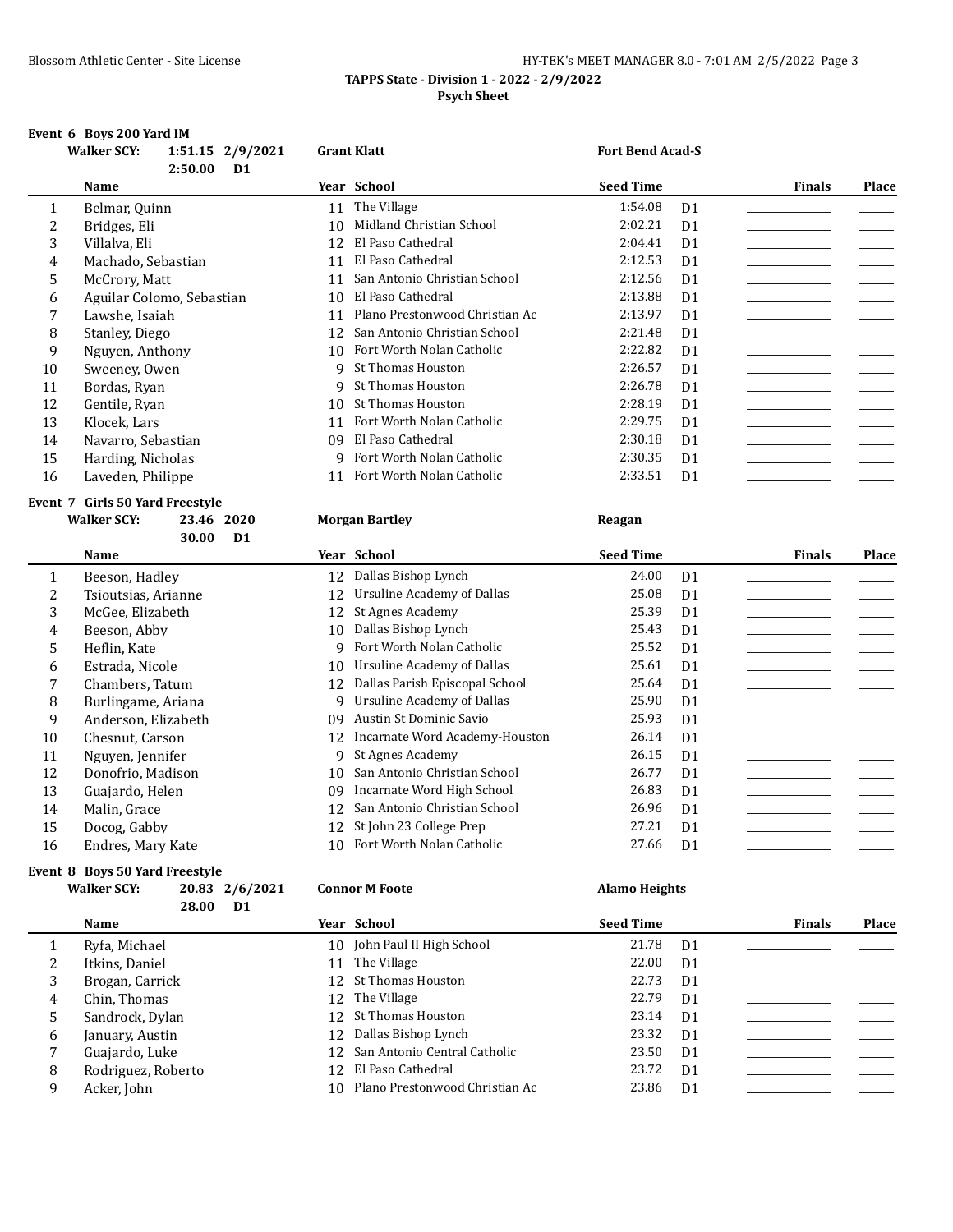**Event 8 ... (Boys 50 Yard Freestyle)**

# Blossom Athletic Center - Site License **HY-TEK's MEET MANAGER 8.0 - 7:01 AM 2/5/2022** Page 4

## **TAPPS State - Division 1 - 2022 - 2/9/2022 Psych Sheet**

| 10 | Gerling, Caden     | 12 San Antonio Christian School   | 24.12 D1 |  |  |
|----|--------------------|-----------------------------------|----------|--|--|
| 11 | Thoede, Benjamin   | 10 St Thomas Houston              | 24.14 D1 |  |  |
| 12 | Barkley, Alexander | 12 Dallas Bishop Lynch            | 24.39 D1 |  |  |
| 13 | Talabock, Logan    | 12 Fort Worth Nolan Catholic      | 24.49 D1 |  |  |
| 14 | Witt. Benjamin     | 10 Tomball Concordia Lutheran     | 24.56 D1 |  |  |
| 15 | McKenna, Rob       | 12 San Antonio Christian School   | 25.10 D1 |  |  |
| 16 | Pipkin, Luke       | 12 Plano Prestonwood Christian Ac | 25.17 D1 |  |  |
|    |                    |                                   |          |  |  |

### **Event 11 Girls 100 Yard Butterfly**

|    | <b>Walker SCY:</b><br>55.89<br>2021 | <b>Samantha Robles</b>               | <b>Johnson</b>            |                        |
|----|-------------------------------------|--------------------------------------|---------------------------|------------------------|
|    | 1:25.00<br>D <sub>1</sub>           |                                      |                           |                        |
|    | Name                                | Year School                          | <b>Seed Time</b>          | Place<br><b>Finals</b> |
| 1  | Todd, Stella                        | Dallas Bishop Lynch<br>12            | 58.18<br>D <sub>1</sub>   |                        |
|    | Belle, Camlyn                       | Dallas Parish Episcopal School<br>10 | 59.13<br>D <sub>1</sub>   |                        |
| 3  | Burlingame, Ariana                  | Ursuline Academy of Dallas<br>9      | 1:00.47<br>D <sub>1</sub> |                        |
| 4  | Pfannstiel, Sophia                  | Addison Trinity Christian D-I<br>q   | 1:00.51<br>D <sub>1</sub> |                        |
| 5  | Birkelbach, Stephanie               | St Pius X High School<br>11          | 1:00.85<br>D <sub>1</sub> |                        |
| 6  | Anderson, Elizabeth                 | Austin St Dominic Savio<br>09        | 1:02.38<br>D <sub>1</sub> |                        |
|    | Buentello, Lola                     | Antonian College Preparatory<br>10   | 1:02.55<br>D <sub>1</sub> |                        |
| 8  | Davis, Karina                       | St Agnes Academy<br>11               | 1:04.71<br>D <sub>1</sub> |                        |
| 9  | Riebe, Margaret                     | St Agnes Academy<br>12               | 1:04.87<br>D <sub>1</sub> |                        |
| 10 | Gunnison, Elizabeth                 | El Paso Loretto Academy<br>12        | 1:06.36<br>D <sub>1</sub> |                        |
| 11 | Hill, Olivia                        | Incarnate Word Academy-Houston<br>11 | 1:07.23<br>D <sub>1</sub> |                        |
| 12 | Dao, Milan                          | John Paul II High School<br>12       | 1:07.31<br>D <sub>1</sub> |                        |
| 13 | Dawlett, Niela                      | St Agnes Academy<br>11               | 1:07.41<br>D <sub>1</sub> |                        |
| 14 | Dao, Madison                        | John Paul II High School<br>10       | 1:08.24<br>D <sub>1</sub> |                        |
| 15 | Jasadiredja, Ruth                   | John Paul II High School<br>11       | 1:08.60<br>D <sub>1</sub> |                        |
| 16 | Nguyen, Amy                         | Austin St Dominic Savio<br>12        | 1:09.56<br>D <sub>1</sub> |                        |

# **Event 12 Boys 100 Yard Butterfly**

**Walker SCY: 45.97 2019 Nathan Braun OK Christian U 1:20.00 D1**

|    | Name                |    | Year School                     | <b>Seed Time</b> |                | <b>Finals</b> | <b>Place</b> |
|----|---------------------|----|---------------------------------|------------------|----------------|---------------|--------------|
|    | Belmar, Quinn       |    | 11 The Village                  | 51.71            | D <sub>1</sub> |               |              |
|    | Ryfa, Michael       |    | 10 John Paul II High School     | 53.17            | D <sub>1</sub> |               |              |
| 3  | Villalva. Eli       | 12 | El Paso Cathedral               | 54.20            | D <sub>1</sub> |               |              |
| 4  | Douglass, Brody     |    | Plano Prestonwood Christian Ac  | 54.30            | D <sub>1</sub> |               |              |
| 5. | Bridges, Eli        | 10 | Midland Christian School        | 55.55            | D <sub>1</sub> |               |              |
| 6  | Rodriguez, Carlos   | 12 | El Paso Cathedral               | 56.35            | D <sub>1</sub> |               |              |
|    | Chase, Jackson      | 10 | San Antonio Christian School    | 56.98            | D <sub>1</sub> |               |              |
| 8  | Solorzano, Caleb    |    | 12 San Antonio Central Catholic | 57.00            | D <sub>1</sub> |               |              |
| 9  | Ramirez-Aizawa, Ian | 09 | El Paso Cathedral               | 57.13            | D <sub>1</sub> |               |              |
| 10 | Sandrock, Tyler     | 10 | <b>St Thomas Houston</b>        | 57.56            | D <sub>1</sub> |               |              |
| 11 | Ramirez, Charlie    |    | 12 St Thomas Houston            | 57.80            | D <sub>1</sub> |               |              |
| 12 | Draude, Jackson     | 10 | Fort Worth Nolan Catholic       | 57.89            | D <sub>1</sub> |               |              |
| 13 | Machado, Sebastian  | 11 | El Paso Cathedral               | 58.78            | D <sub>1</sub> |               |              |
| 14 | Blaine, Austin      | 12 | Plano Prestonwood Christian Ac  | 1:00.90          | D <sub>1</sub> |               |              |
| 15 | Barnett, Zeke       | 10 | Dallas Parish Episcopal School  | 1:01.62          | D <sub>1</sub> |               |              |
| 16 | Garza, Jordan       |    | San Antonio Central Catholic    | 1:01.72          | D <sub>1</sub> |               |              |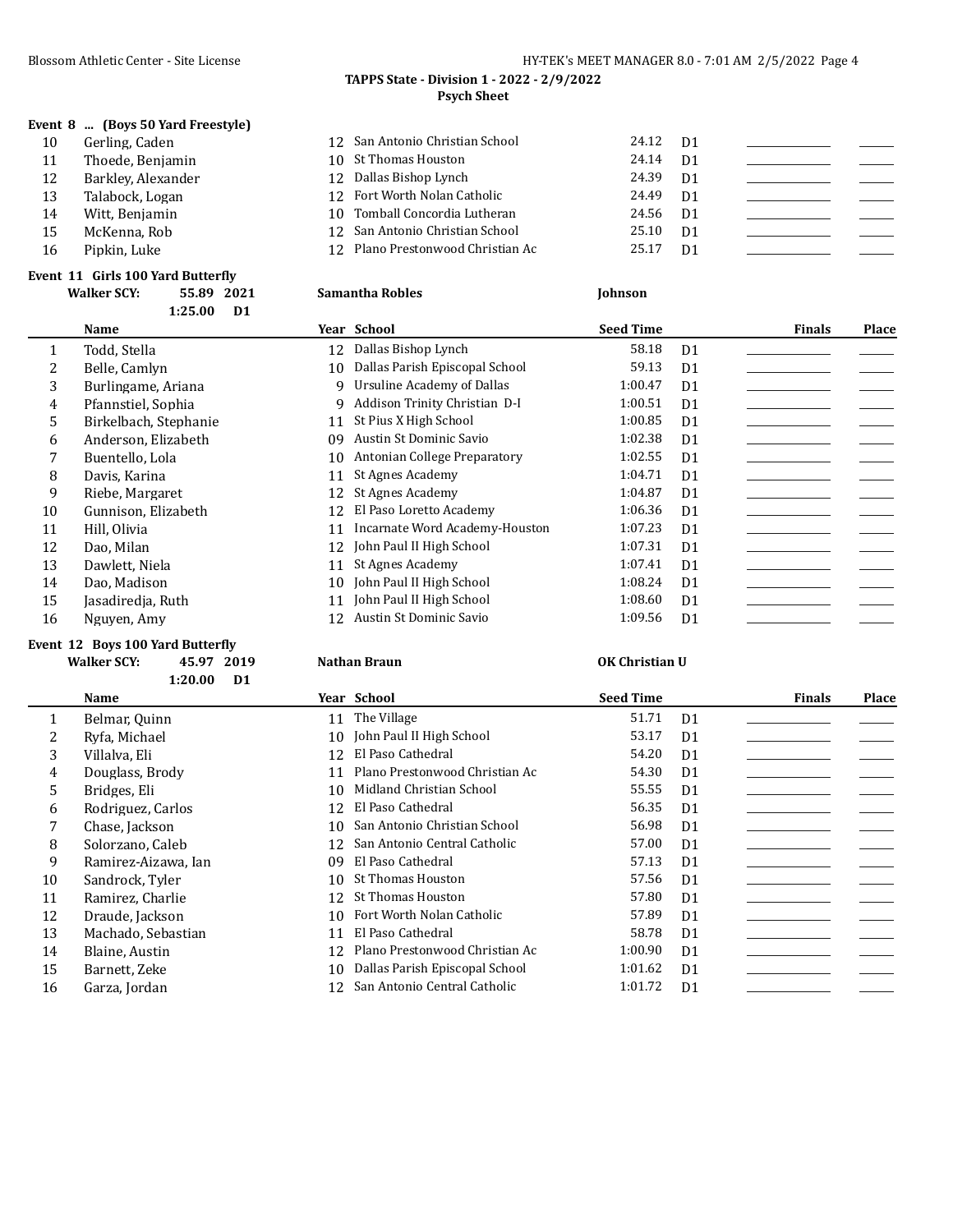# Blossom Athletic Center - Site License **HY-TEK's MEET MANAGER 8.0 - 7:01 AM 2/5/2022** Page 5 **TAPPS State - Division 1 - 2022 - 2/9/2022 Psych Sheet**

# **Event 13 Girls 100 Yard Freestyle**

|              | <b>Walker SCY:</b>  | 50.68   | 2020           | Jada Scott |                                | Johnson          |                |               |       |
|--------------|---------------------|---------|----------------|------------|--------------------------------|------------------|----------------|---------------|-------|
|              |                     | 1:10.00 | D <sub>1</sub> |            |                                |                  |                |               |       |
|              | Name                |         |                |            | Year School                    | <b>Seed Time</b> |                | <b>Finals</b> | Place |
| $\mathbf{1}$ | Beeson, Hadley      |         |                | 12         | Dallas Bishop Lynch            | 52.30            | D <sub>1</sub> |               |       |
| 2            | Beeson, Abby        |         |                | 10         | Dallas Bishop Lynch            | 54.79            | D <sub>1</sub> |               |       |
| 3            | Nelson, Amelia      |         |                | 10         | St Agnes Academy               | 55.03            | D <sub>1</sub> |               |       |
| 4            | McGee, Elizabeth    |         |                | 12         | St Agnes Academy               | 55.17            | D <sub>1</sub> |               |       |
| 5            | Wongso, Adeline     |         |                |            | 9 Ursuline Academy of Dallas   | 55.44            | D <sub>1</sub> |               |       |
| 6            | Tsioutsias, Arianne |         |                | 12         | Ursuline Academy of Dallas     | 56.16            | D <sub>1</sub> |               |       |
|              | Rippel, Caroline    |         |                | 9          | Ursuline Academy of Dallas     | 56.65            | D <sub>1</sub> |               |       |
| 8            | Heflin, Kate        |         |                | 9          | Fort Worth Nolan Catholic      | 56.66            | D <sub>1</sub> |               |       |
| 9            | Chesnut, Carson     |         |                | 12         | Incarnate Word Academy-Houston | 56.76            | D <sub>1</sub> |               |       |
| 10           | Chambers, Tatum     |         |                | 12         | Dallas Parish Episcopal School | 56.92            | D <sub>1</sub> |               |       |
| 11           | Swanner, Emerson    |         |                | 10         | Tomball Concordia Lutheran     | 57.64            | D <sub>1</sub> |               |       |
| 12           | Malin, Grace        |         |                | 12         | San Antonio Christian School   | 58.31            | D <sub>1</sub> |               |       |
| 13           | Guajardo, Helen     |         |                | 09         | Incarnate Word High School     | 58.77            | D <sub>1</sub> |               |       |
| 14           | Elgar, Kelsy        |         |                | 11         | Monsignor Kelly Catholic       | 58.99            | D <sub>1</sub> |               |       |
| 15           | Rao, Ananya         |         |                | 12         | The Village                    | 59.87            | D <sub>1</sub> |               |       |
| 16           | Vega, Jimena        |         |                | 12         | El Paso Loretto Academy        | 1:06.10          | D <sub>1</sub> |               |       |

## **Event 14 Boys 100 Yard Freestyle Walker SCY: 44.61 2/6/2021 Connor M Foote Alamo Heights**

|    | 1:00.00             | D <sub>1</sub> |                                |                  |                |               |       |
|----|---------------------|----------------|--------------------------------|------------------|----------------|---------------|-------|
|    | Name                |                | Year School                    | <b>Seed Time</b> |                | <b>Finals</b> | Place |
| 1  | Summers, Jackson    | 12             | John Paul II High School       | 49.33            | D <sub>1</sub> |               |       |
| 2  | Humplick, Marcus    | 11             | Dallas Parish Episcopal School | 50.08            | D <sub>1</sub> |               |       |
| 3  | January, Austin     | 12             | Dallas Bishop Lynch            | 50.82            | D <sub>1</sub> |               |       |
| 4  | Perez, Fernando     | 12             | El Paso Cathedral              | 51.33            | D <sub>1</sub> |               |       |
| 5  | Guajardo, Luke      | 12             | San Antonio Central Catholic   | 52.51            | D <sub>1</sub> |               |       |
| 6  | Talabock, Logan     | 12             | Fort Worth Nolan Catholic      | 52.95            | D <sub>1</sub> |               |       |
|    | Ramirez-Aizawa, Ian | 09             | El Paso Cathedral              | 53.14            | D <sub>1</sub> |               |       |
| 8  | Barkley, Alexander  | 12             | Dallas Bishop Lynch            | 54.06            | D <sub>1</sub> |               |       |
| 9  | Alford, Ethan       | 10             | Fort Worth Nolan Catholic      | 54.14            | D <sub>1</sub> |               |       |
| 10 | Aidinian, Nareg     | 10             | El Paso Cathedral              | 54.33            | D <sub>1</sub> |               |       |
| 11 | Young, Diego        | 10             | El Paso Cathedral              | 54.39            | D <sub>1</sub> |               |       |
| 12 | Thoede, Benjamin    | 10             | <b>St Thomas Houston</b>       | 54.45            | D <sub>1</sub> |               |       |
| 13 | Acker, John         | 10             | Plano Prestonwood Christian Ac | 54.77            | D <sub>1</sub> |               |       |
| 14 | Gerling, Caden      | 12             | San Antonio Christian School   | 55.02            | D <sub>1</sub> |               |       |
| 15 | Kaase, Max          | 11             | <b>St Thomas Houston</b>       | 55.26            | D <sub>1</sub> |               |       |
| 16 | Witt, Benjamin      | 10             | Tomball Concordia Lutheran     | 59.02            | D <sub>1</sub> |               |       |
|    |                     |                |                                |                  |                |               |       |

# **Event 15 Girls 500 Yard Freestyle**

| <b>Walker SCY:</b> |         | $5:01.00$ $2/4/2021$ |
|--------------------|---------|----------------------|
|                    | 6:30.00 | D1.                  |

### **Walker SCY: 5:01.00 2/4/2021 Ana \* Herceg Weiss**

|   | Name                  |    | Year School                     | <b>Seed Time</b> |                | <b>Finals</b> | <b>Place</b> |
|---|-----------------------|----|---------------------------------|------------------|----------------|---------------|--------------|
|   | Birkelbach, Stephanie |    | 11 St Pius X High School        | 5:15.53          | D <sub>1</sub> |               |              |
| ∠ | Bourque, Grace        |    | 10 Tomball Concordia Lutheran   | 5:18.93          | D <sub>1</sub> |               |              |
|   | Heidemann, Cora       |    | 10 Fort Worth Nolan Catholic    | 5:22.14          | D <sub>1</sub> |               |              |
| 4 | Pfannstiel, Sophia    |    | 9 Addison Trinity Christian D-I | 5:22.14          | D <sub>1</sub> |               |              |
|   | McCarty, Sarah        |    | 11 St Agnes Academy             | 5:27.14          | D <sub>1</sub> |               |              |
| 6 | Belmar, Jade          |    | 9 The Village                   | 5:30.78          | D <sub>1</sub> |               |              |
|   | Buentello, Lola       |    | 10 Antonian College Preparatory | 5:33.06          | D <sub>1</sub> |               |              |
| 8 | Portocalis, Corin     |    | 10 Ursuline Academy of Dallas   | 5:33.85          | D <sub>1</sub> |               |              |
| q | Roe, Lily             | 10 | Dallas Bishop Lynch             | 5:45.87          | D <sub>1</sub> |               |              |
|   |                       |    |                                 |                  |                |               |              |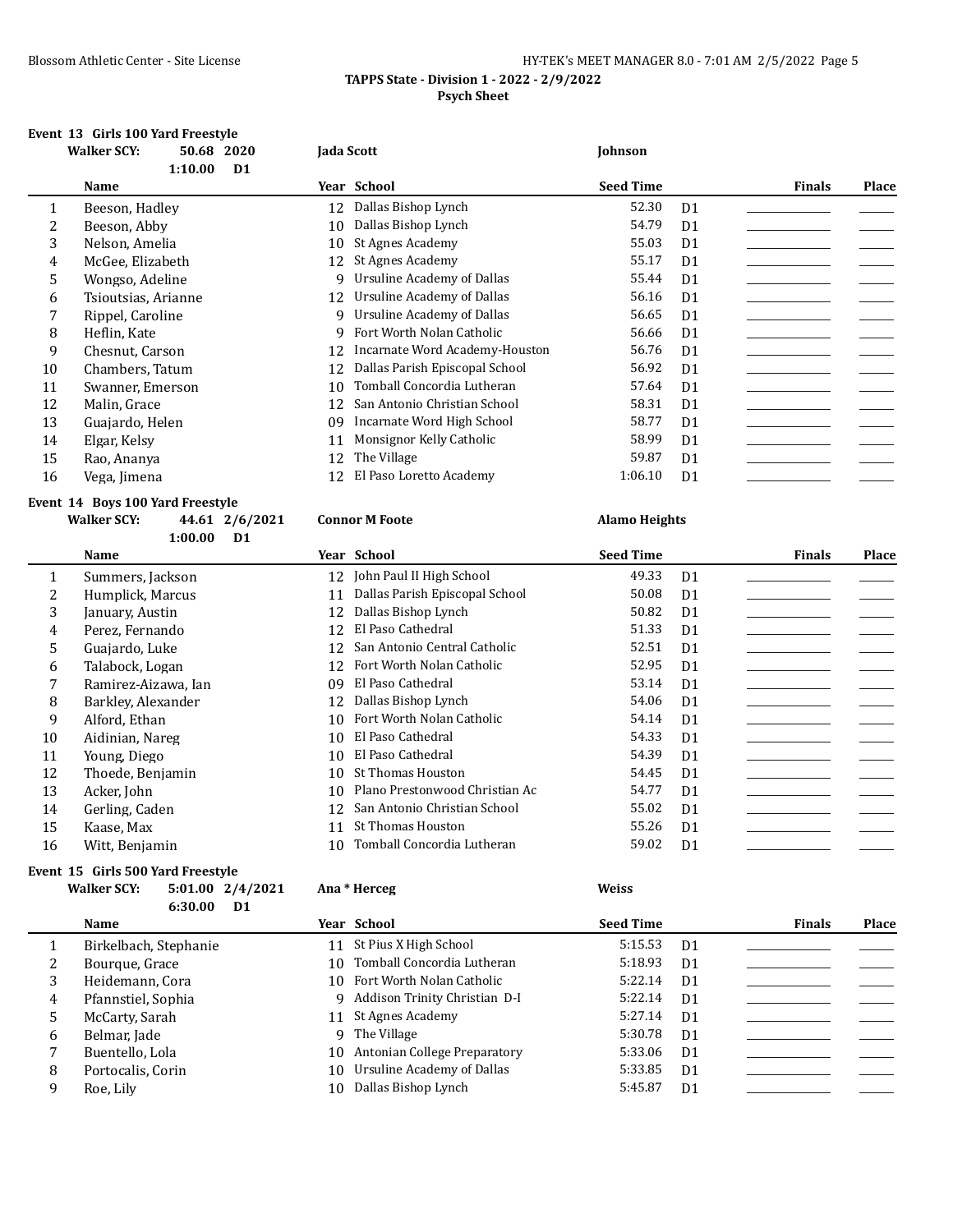# **TAPPS State - Division 1 - 2022 - 2/9/2022 Psych Sheet**

# **Event 15 ... (Girls 500 Yard Freestyle)**

| 10 | Brosch, Morgan    | 11 St John 23 College Prep      | 5:46.21 | D <sub>1</sub> |  |
|----|-------------------|---------------------------------|---------|----------------|--|
| 11 | Suwanda, Mariska  | 12 John Paul II High School     | 5:50.17 | D <sub>1</sub> |  |
| 12 | Machado, Caroline | 10 El Paso Loretto Academy      | 5:50.83 | D <sub>1</sub> |  |
| 13 | Regan, Lindsey    | 12 St Agnes Academy             | 5:52.43 | D <sub>1</sub> |  |
| 14 | Fernandes, Helena | 9 St Agnes Academy              | 5:53.48 | D <sub>1</sub> |  |
| 15 | Ellis, Caroline   | 9 Dallas Bishop Lynch           | 5:54.53 | D <sub>1</sub> |  |
| 16 | Donofrio, Madison | 10 San Antonio Christian School | 5:59.04 | D <sub>1</sub> |  |
|    |                   |                                 |         |                |  |

# **Event 16 Boys 500 Yard Freestyle**

|    | <b>Walker SCY:</b> | 4:34.60 2/5/2021          |    | <b>Luke B Peterson</b>       | Churchill        |                |               |              |
|----|--------------------|---------------------------|----|------------------------------|------------------|----------------|---------------|--------------|
|    |                    | 6:20.00<br>D <sub>1</sub> |    |                              |                  |                |               |              |
|    | Name               |                           |    | Year School                  | <b>Seed Time</b> |                | <b>Finals</b> | <b>Place</b> |
|    | McLean, Josh       |                           |    | 12 St Thomas Houston         | 4:42.00          | D <sub>1</sub> |               |              |
| 2  | Wilson, Brady      |                           | 12 | Midland Christian School     | 4:58.76          | D <sub>1</sub> |               |              |
| 3  | Bond, Justin       |                           | 11 | John Paul II High School     | 5:01.57          | D <sub>1</sub> |               |              |
| 4  | Terrazas, Javier   |                           | 12 | El Paso Cathedral            | 5:25.18          | D <sub>1</sub> |               |              |
| 5  | Stickney, Raegan   |                           | 11 | Dallas Bishop Lynch          | 5:30.72          | D <sub>1</sub> |               |              |
| 6  | McCrory, Matt      |                           | 11 | San Antonio Christian School | 5:31.22          | D <sub>1</sub> |               |              |
|    | Sparks, Heath      |                           | 11 | Dallas Bishop Lynch          | 5:32.99          | D <sub>1</sub> |               |              |
| 8  | Young, Diego       |                           | 10 | El Paso Cathedral            | 5:40.29          | D <sub>1</sub> |               |              |
| 9  | McDonald, Ryan     |                           | 09 | Austin St Dominic Savio      | 5:45.12          | D <sub>1</sub> |               |              |
| 10 | Beaver, Jake       |                           | 12 | San Antonio Christian School | 5:47.36          | D <sub>1</sub> |               |              |
| 11 | Rodarte, Galo      |                           | 09 | El Paso Cathedral            | 5:48.49          | D <sub>1</sub> |               |              |
| 12 | Raposo, Emmanuel   |                           | 11 | El Paso Cathedral            | 5:50.65          | D <sub>1</sub> |               |              |
| 13 | Stanley, Diego     |                           | 12 | San Antonio Christian School | 5:51.44          | D <sub>1</sub> |               |              |
| 14 | Burke, Luke        |                           | 10 | St Thomas Houston            | 5:57.39          | D <sub>1</sub> |               |              |
| 15 | Freedman, Nick     |                           | 10 | San Antonio Central Catholic | 6:01.75          | D <sub>1</sub> |               |              |
| 16 | Haine, Zachary     |                           | 9  | St Thomas Houston            | 6:05.34          | D <sub>1</sub> |               |              |

### **Event 17 Girls 200 Yard Freestyle Relay Walker SCY: 1:34.90 2021 Johnson Johns**

**M. Moore, L. Beach, E. Musselman, J. Scott**

|    | 2:05.00<br>D <sub>1</sub>      |       |                  |                |               |       |
|----|--------------------------------|-------|------------------|----------------|---------------|-------|
|    | Team                           | Relay | <b>Seed Time</b> |                | <b>Finals</b> | Place |
|    | Dallas Bishop Lynch            | A     | 1:41.14          | D <sub>1</sub> |               |       |
| 2  | Ursuline Academy of Dallas     | A     | 1:42.96          | D <sub>1</sub> |               |       |
| 3  | St Agnes Academy               | A     | 1:43.11          | D <sub>1</sub> |               |       |
| 4  | Dallas Parish Episcopal School | A     | 1:46.02          | D <sub>1</sub> |               |       |
| 5. | Austin St Dominic Savio        | A     | 1:49.02          | D <sub>1</sub> |               |       |
| 6  | El Paso Loretto Academy        | A     | 1:49.32          | D <sub>1</sub> |               |       |
|    | Incarnate Word Academy-Houston | A     | 1:49.91          | D <sub>1</sub> |               |       |
| 8  | Fort Worth Nolan Catholic      | A     | 1:50.36          | D <sub>1</sub> |               |       |
| 9  | Antonian College Preparatory   | A     | 1:50.99          | D <sub>1</sub> |               |       |
| 10 | Argyle Liberty Christian       | A     | 1:52.36          | D <sub>1</sub> |               |       |
| 11 | John Paul II High School       | A     | 1:53.13          | D <sub>1</sub> |               |       |
| 12 | St John 23 College Prep        | A     | 1:53.58          | D <sub>1</sub> |               |       |
| 13 | The Village                    | A     | 1:54.19          | D <sub>1</sub> |               |       |
| 14 | St Pius X High School          | A     | 1:55.28          | D <sub>1</sub> |               |       |
| 15 | San Antonio Christian School   | A     | 1:56.87          | D <sub>1</sub> |               |       |
| 16 | Tomball Concordia Lutheran     | A     | 1:57.27          | D <sub>1</sub> |               |       |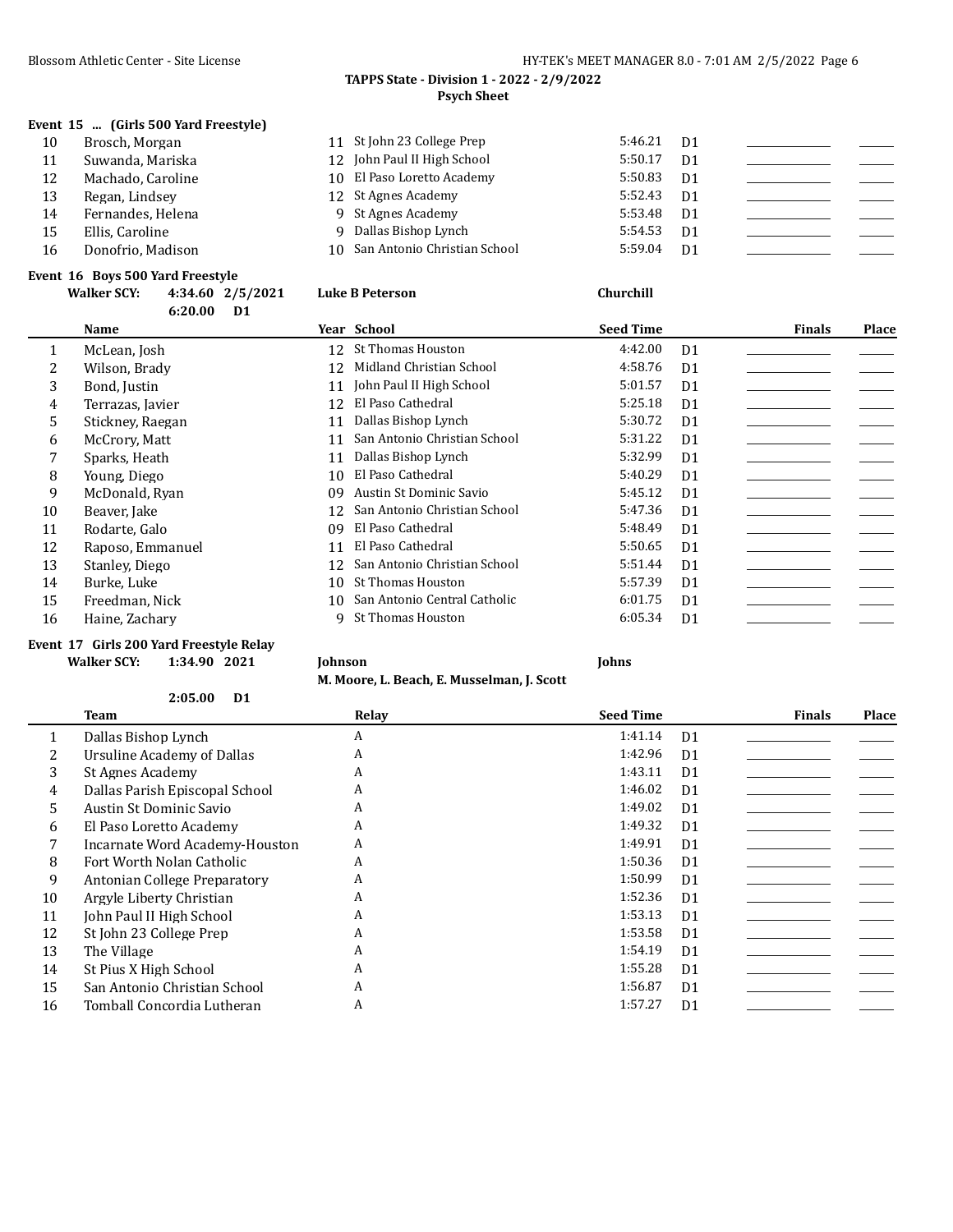## **TAPPS State - Division 1 - 2022 - 2/9/2022 Psych Sheet**

### **Event 18 Boys 200 Yard Freestyle Relay Walker SCY: 1:25.16 2/5/2021 San Antonio Clark Clark**

|                  |                                    |                   | E Croley, B Mandacina, J Stallworth, K Elms |                      |                |               |              |
|------------------|------------------------------------|-------------------|---------------------------------------------|----------------------|----------------|---------------|--------------|
|                  | 2:00.00<br>D <sub>1</sub>          |                   |                                             |                      |                |               |              |
|                  | <b>Team</b>                        |                   | Relay                                       | <b>Seed Time</b>     |                | <b>Finals</b> | <b>Place</b> |
| 1                | The Village                        |                   | A                                           | 1:32.81              | D <sub>1</sub> |               |              |
| $\overline{c}$   | <b>St Thomas Houston</b>           |                   | A                                           | 1:34.00              | D <sub>1</sub> |               |              |
| 3                | El Paso Cathedral                  |                   | A                                           | 1:34.49              | D <sub>1</sub> |               |              |
| 4                | Fort Worth Nolan Catholic          |                   | A                                           | 1:36.39              | D <sub>1</sub> |               |              |
| 5                | Dallas Bishop Lynch                |                   | A                                           | 1:36.53              | D <sub>1</sub> |               |              |
| 6                | San Antonio Christian School       |                   | A                                           | 1:36.93              | D <sub>1</sub> |               |              |
| 7                | Midland Christian School           |                   | A                                           | 1:37.21              | D <sub>1</sub> |               |              |
| 8                | Plano Prestonwood Christian Ac     |                   | A                                           | 1:39.43              | D <sub>1</sub> |               |              |
| 9                | Antonian College Preparatory       |                   | A                                           | 1:43.50              | D <sub>1</sub> |               |              |
| 10               | Dallas Parish Episcopal School     |                   | A                                           | 1:43.62              | D <sub>1</sub> |               |              |
| 11               | Argyle Liberty Christian           |                   | A                                           | 1:43.70              | D <sub>1</sub> |               |              |
| 12               | Addison Trinity Christian D-I      |                   | A                                           | 1:47.00              | D <sub>1</sub> |               |              |
| 13               | Tomball Concordia Lutheran         |                   | A                                           | 1:48.93              | D <sub>1</sub> |               |              |
| 14               | San Antonio Central Catholic       |                   | A                                           | 1:49.62              | D1             |               |              |
| 15               | St John 23 College Prep            |                   | A                                           | 1:51.68              | D <sub>1</sub> |               |              |
|                  | Event 19 Girls 100 Yard Backstroke |                   |                                             |                      |                |               |              |
|                  | <b>Walker SCY:</b><br>56.48 2019   | <b>Lila Foote</b> |                                             | <b>Alamo Heights</b> |                |               |              |
|                  | 1:25.00<br>D <sub>1</sub>          |                   |                                             |                      |                |               |              |
|                  | Name                               |                   | Year School                                 | <b>Seed Time</b>     |                | <b>Finals</b> | <b>Place</b> |
| 1                | Perna, Amie                        |                   | 10 Dallas Bishop Lynch                      | 56.21                | D <sub>1</sub> |               |              |
| $\overline{c}$   | Rippel, Caroline                   | 9                 | <b>Ursuline Academy of Dallas</b>           | 1:02.15              | D <sub>1</sub> |               |              |
| 3                | Merkin, Natalie                    | 10                | Austin St Dominic Savio                     | 1:02.83              | D <sub>1</sub> |               |              |
| $\boldsymbol{4}$ | Belmar, Jade                       | 9                 | The Village                                 | 1:02.86              | D <sub>1</sub> |               |              |
| 5                | Nichols, Ella                      | $\mathbf{q}$      | Dallas Bishop Lynch                         | 1:04.61              | D <sub>1</sub> |               |              |
| 6                | Marvin, Amelia                     | 11                | St Agnes Academy                            | 1:04.91              | D <sub>1</sub> |               |              |
| 7                | Agh, Lelle                         | 9                 | <b>Ursuline Academy of Dallas</b>           | 1:05.02              | D <sub>1</sub> |               |              |
| 8                | Reha, Tenley                       | 11                | El Paso Loretto Academy                     | 1:05.06              | D <sub>1</sub> |               |              |
| 9                |                                    |                   |                                             |                      |                |               |              |
|                  | Watkins, Taryn                     | 10                | Dallas Parish Episcopal School              | 1:05.51              | D <sub>1</sub> |               |              |
| 10               | Swanner, Emerson                   | 10                | Tomball Concordia Lutheran                  | 1:05.61              | D <sub>1</sub> |               |              |
| 11               | Roe, Lily                          | 10                | Dallas Bishop Lynch                         | 1:05.81              | D <sub>1</sub> |               |              |
| 12               | Elgar, Kelsy                       | 11                | Monsignor Kelly Catholic                    | 1:05.91              | D <sub>1</sub> |               |              |
| 13               | Davis, Karina                      | 11                | St Agnes Academy                            | 1:06.52              | D <sub>1</sub> |               |              |
| 14               | Echavez Corrales, Paulina          | 10                | Antonian College Preparatory                | 1:07.11              | D <sub>1</sub> |               |              |
| 15               | Chung Ma, Jennifer                 | 10                | El Paso Loretto Academy                     | 1:07.33              | D <sub>1</sub> |               |              |

 $\overline{\phantom{0}}$ 

# **Event 20 Boys 100 Yard Backstroke**

## **Walker SCY: 49.66 2/5/2021 Evan M Croley Clark 1:20.00 D1**

|   | Name                      | Year School                       | <b>Seed Time</b> |                | <b>Finals</b> | <b>Place</b> |
|---|---------------------------|-----------------------------------|------------------|----------------|---------------|--------------|
|   | Douglass, Brody           | 11 Plano Prestonwood Christian Ac | 54.12            | D1             |               |              |
|   | Itkins, Daniel            | 11 The Village                    | 54.73            | D <sub>1</sub> |               |              |
|   | Terrazas, Javier          | 12 El Paso Cathedral              | 58.67            | D <sub>1</sub> |               |              |
| 4 | Rosenwald, Graham         | 10 Plano Prestonwood Christian Ac | 58.96            | D <sub>1</sub> |               |              |
|   | Sandrock, Dylan           | 12 St Thomas Houston              | 1:00.24          | D <sub>1</sub> |               |              |
| 6 | Chase, Jackson            | 10 San Antonio Christian School   | 1:00.95          | D <sub>1</sub> |               |              |
|   | Rodriguez, Roberto        | 12 El Paso Cathedral              | 1:01.32          | D <sub>1</sub> |               |              |
| 8 | Brogan, Carrick           | 12 St Thomas Houston              | 1:01.75          | D <sub>1</sub> |               |              |
| q | Aguilar Colomo, Sebastian | 10 El Paso Cathedral              | 1:01.94          | D <sub>1</sub> |               |              |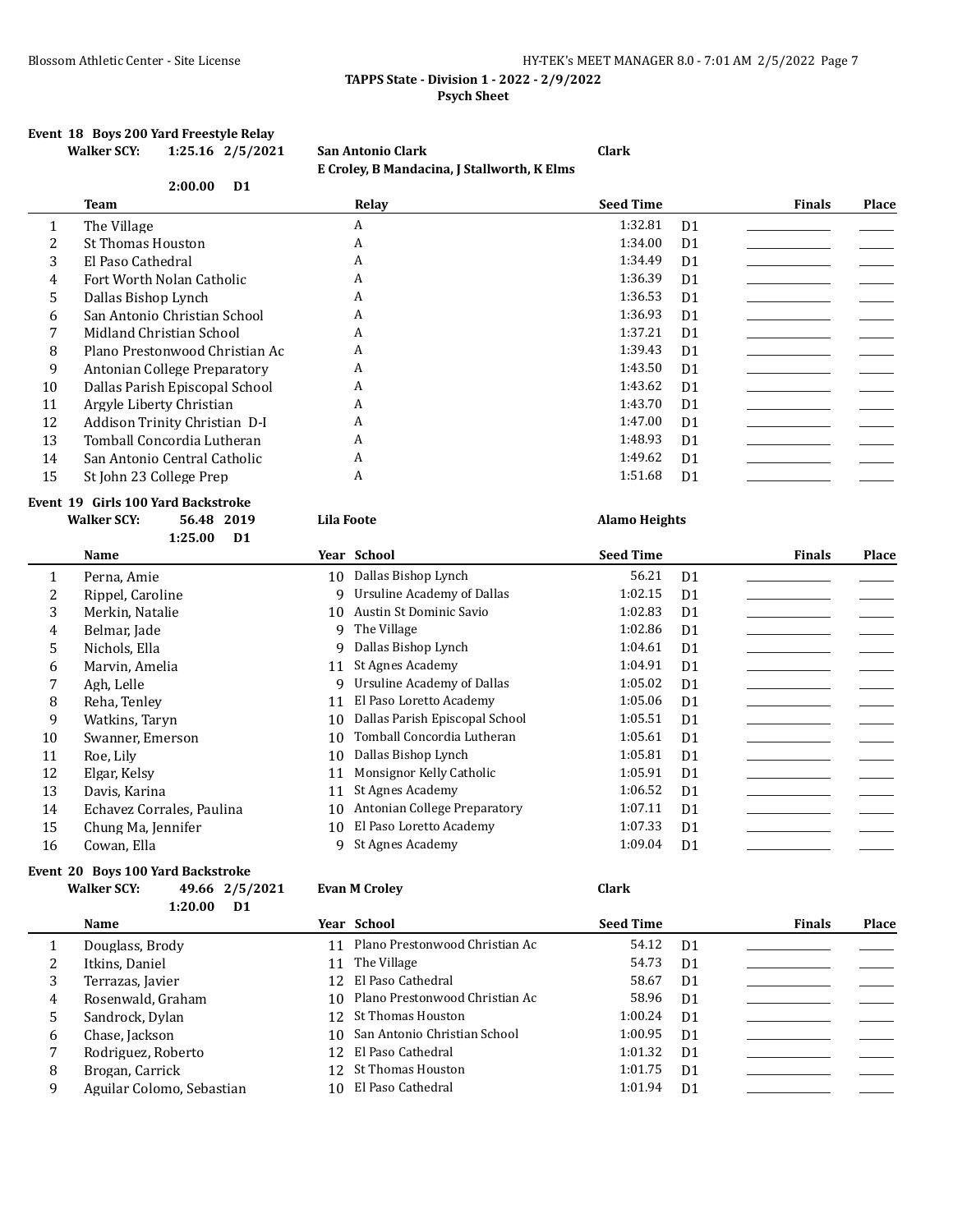# **TAPPS State - Division 1 - 2022 - 2/9/2022 Psych Sheet**

# **Event 20 ... (Boys 100 Yard Backstroke)**

| 10 | Garcia, Jayden        | 9 John Paul II High School        | 1:02.84 | D1             |  |
|----|-----------------------|-----------------------------------|---------|----------------|--|
| 11 | Ellis, Ford           | 11 Dallas Bishop Lynch            | 1:04.19 | D <sub>1</sub> |  |
| 12 | Raposo, Emmanuel      | 11 El Paso Cathedral              | 1:04.27 | D <sub>1</sub> |  |
| 13 | Blaine, Austin        | 12 Plano Prestonwood Christian Ac | 1:04.43 | D1             |  |
| 14 | Kaase, Max            | 11 St Thomas Houston              | 1:04.86 | - D1           |  |
| 15 | Torres, Diego         | 11 Antonian College Preparatory   | 1:06.43 | D1             |  |
| 16 | Duane-Tessier, Xavier | 11 Fort Worth Nolan Catholic      | 1:06.55 | D1             |  |
|    |                       |                                   |         |                |  |

**Morgan Bartley 1:03.30 2019 Reagan** 

### **Event 21 Girls 100 Yard Breaststroke**

| <b>Walker SCY:</b> | 1:03.30 2019 |  |
|--------------------|--------------|--|
|                    | $1:30.00$ D1 |  |

|    | Name                  |    | Year School                    | <b>Seed Time</b> |                | <b>Finals</b> | Place |
|----|-----------------------|----|--------------------------------|------------------|----------------|---------------|-------|
| 1  | Whitney, Hanna        | 10 | Dallas Bishop Lynch            | 1:07.79          | D <sub>1</sub> |               |       |
| 2  | McCarty, Sarah        | 11 | St Agnes Academy               | 1:08.91          | D <sub>1</sub> |               |       |
| 3  | Wongso, Adeline       | Q. | Ursuline Academy of Dallas     | 1:09.42          | D <sub>1</sub> |               |       |
| 4  | Fischbach, Claire     | 9. | Incarnate Word Academy-Houston | 1:11.30          | D <sub>1</sub> |               |       |
| 5  | Rodenburgh, Catherine | 9. | Argyle Liberty Christian       | 1:12.06          | D1             |               |       |
| 6  | Kaufman, Margaret     | 11 | Dallas Parish Episcopal School | 1:13.98          | D <sub>1</sub> |               |       |
|    | Dang, Katherine       | 9  | John Paul II High School       | 1:14.44          | D <sub>1</sub> |               |       |
| 8  | Shaaf, Niki           | 12 | Ursuline Academy of Dallas     | 1:14.81          | D <sub>1</sub> |               |       |
| 9  | McKinney, Maggie      | 10 | Ursuline Academy of Dallas     | 1:15.16          | D <sub>1</sub> |               |       |
| 10 | Ceraudo, Ava          | 10 | St Pius X High School          | 1:15.77          | D <sub>1</sub> |               |       |
| 11 | Fernandes, Helena     | 9  | St Agnes Academy               | 1:15.94          | D <sub>1</sub> |               |       |
| 12 | Field, Sydney         | 09 | Antonian College Preparatory   | 1:16.50          | D <sub>1</sub> |               |       |
| 13 | Vega, Jimena          | 12 | El Paso Loretto Academy        | 1:17.47          | D1             |               |       |
| 14 | McNeeley, Chloe       |    | 9 John Paul II High School     | 1:19.35          | D <sub>1</sub> |               |       |
| 15 | Gorham, Lilli         |    | 9 St John 23 College Prep      | 1:19.51          | D <sub>1</sub> |               |       |
| 16 | Nguyen, Amy           | 12 | Austin St Dominic Savio        | 1:19.75          | D <sub>1</sub> |               |       |
|    |                       |    |                                |                  |                |               |       |

### **Event 22 Boys 100 Yard Breaststroke**

# **Walker SCY: 56.21 2/9/2021 Ethan Doehler Hall-ST**

**1:25.00 D1**

|    | Name                     |    | Year School                     | <b>Seed Time</b> |                | <b>Finals</b> | Place |
|----|--------------------------|----|---------------------------------|------------------|----------------|---------------|-------|
|    | Solorzano, Caleb         |    | 12 San Antonio Central Catholic | 1:03.83          | D <sub>1</sub> |               |       |
|    | Lawshe, Isaiah           |    | Plano Prestonwood Christian Ac  | 1:04.17          | D <sub>1</sub> |               |       |
| 3  | Chin. Thomas             |    | 12 The Village                  | 1:05.45          | D <sub>1</sub> |               |       |
| 4  | Brown, Elijah            | 11 | Tomball Concordia Lutheran      | 1:06.14          | D <sub>1</sub> |               |       |
| 5. | Olvera Escobar, Mauricio | 10 | El Paso Cathedral               | 1:07.43          | D <sub>1</sub> |               |       |
| 6  | Buitrago, Oscar          |    | Midland Christian School        | 1:08.53          | D <sub>1</sub> |               |       |
|    | Gentile, Ryan            | 10 | St Thomas Houston               | 1:10.95          | D <sub>1</sub> |               |       |
| 8  | Sweeney, Owen            | q  | St Thomas Houston               | 1:11.54          | D <sub>1</sub> |               |       |
| 9  | Nguyen, Anthony          | 10 | Fort Worth Nolan Catholic       | 1:12.31          | D <sub>1</sub> |               |       |
| 10 | Alford, Ethan            | 10 | Fort Worth Nolan Catholic       | 1:12.47          | D <sub>1</sub> |               |       |
| 11 | Genthner, Cal            |    | 10 Argyle Liberty Christian     | 1:12.85          | D <sub>1</sub> |               |       |
| 12 | Navarro, Sebastian       | 09 | El Paso Cathedral               | 1:13.08          | D <sub>1</sub> |               |       |
| 13 | Flinn, Teagan            |    | 12 San Antonio Central Catholic | 1:13.22          | D <sub>1</sub> |               |       |
| 14 | Johnson, Michael         | 10 | St John 23 College Prep         | 1:15.28          | D <sub>1</sub> |               |       |
| 15 | Hinson, Bruce            | 10 | Addison Trinity Christian D-I   | 1:16.82          | D <sub>1</sub> |               |       |
| 16 | Connor, James            |    | 12 St John 23 College Prep      | 1:17.30          | D <sub>1</sub> |               |       |